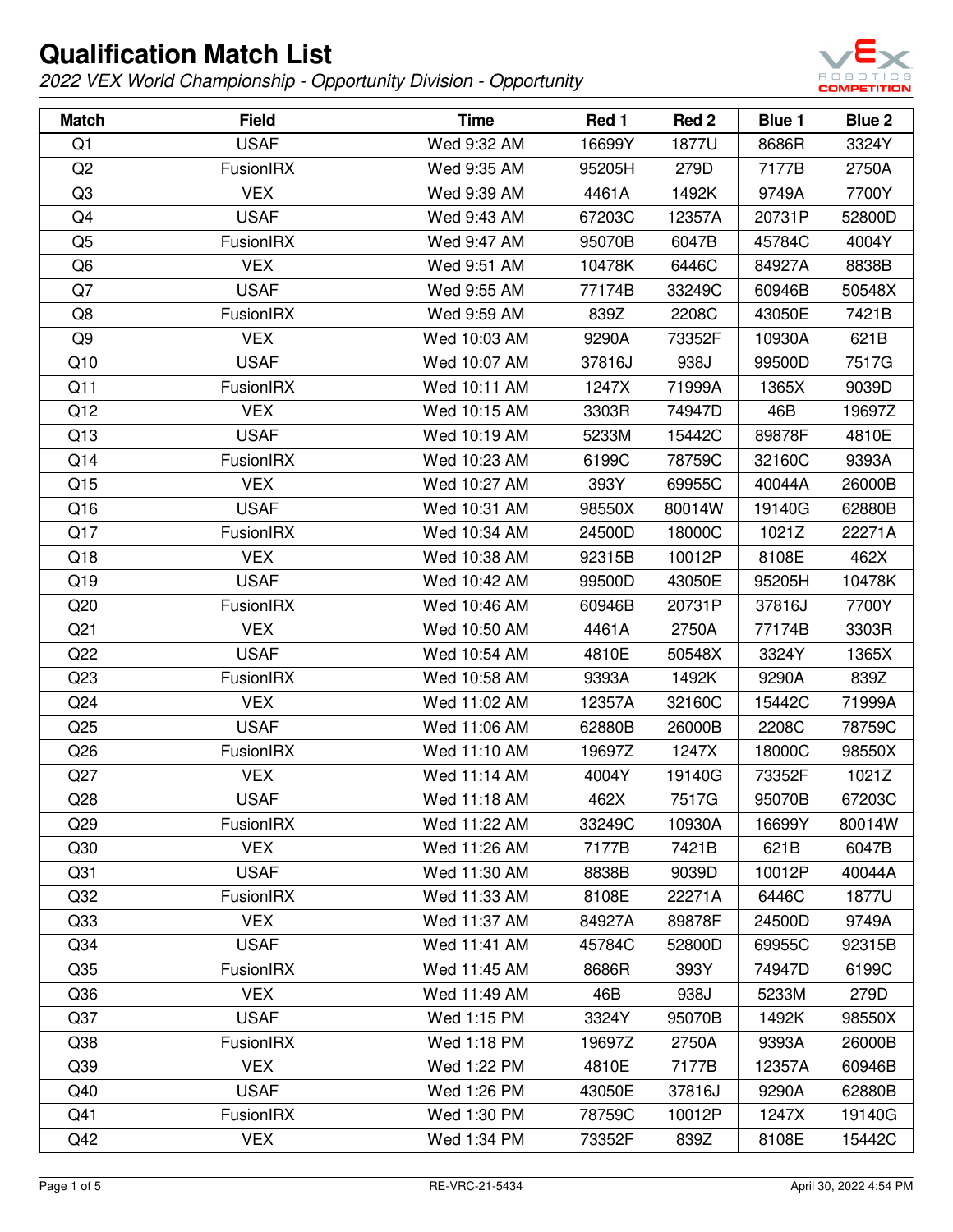

| <b>Match</b>    | <b>Field</b>     | <b>Time</b> | Red 1  | Red 2  | Blue 1 | Blue 2 |
|-----------------|------------------|-------------|--------|--------|--------|--------|
| Q43             | <b>USAF</b>      | Wed 1:38 PM | 40044A | 10478K | 4461A  | 16699Y |
| Q44             | FusionIRX        | Wed 1:42 PM | 8686R  | 95205H | 18000C | 10930A |
| Q45             | <b>VEX</b>       | Wed 1:45 PM | 462X   | 1877U  | 393Y   | 45784C |
| Q46             | <b>USAF</b>      | Wed 1:49 PM | 9749A  | 1021Z  | 77174B | 7517G  |
| Q47             | FusionIRX        | Wed 1:53 PM | 621B   | 52800D | 6446C  | 5233M  |
| Q48             | <b>VEX</b>       | Wed 1:57 PM | 46B    | 9039D  | 24500D | 50548X |
| Q49             | <b>USAF</b>      | Wed 2:01 PM | 74947D | 279D   | 89878F | 20731P |
| Q50             | FusionIRX        | Wed 2:05 PM | 8838B  | 4004Y  | 67203C | 33249C |
| Q51             | <b>VEX</b>       | Wed 2:09 PM | 2208C  | 71999A | 99500D | 69955C |
| Q52             | <b>USAF</b>      | Wed 2:13 PM | 6199C  | 7700Y  | 80014W | 938J   |
| Q53             | FusionIRX        | Wed 2:16 PM | 1365X  | 32160C | 6047B  | 3303R  |
| Q54             | <b>VEX</b>       | Wed 2:20 PM | 7421B  | 92315B | 22271A | 84927A |
| Q55             | <b>USAF</b>      | Wed 2:24 PM | 15442C | 43050E | 2750A  | 95070B |
| Q56             | FusionIRX        | Wed 2:28 PM | 9749A  | 19140G | 12357A | 19697Z |
| Q57             | <b>VEX</b>       | Wed 2:32 PM | 62880B | 4810E  | 52800D | 393Y   |
| Q58             | <b>USAF</b>      | Wed 2:36 PM | 8108E  | 5233M  | 9039D  | 60946B |
| Q59             | FusionIRX        | Wed 2:40 PM | 7517G  | 6446C  | 18000C | 45784C |
| Q60             | <b>VEX</b>       | Wed 2:43 PM | 10930A | 4004Y  | 10012P | 839Z   |
| Q <sub>61</sub> | <b>USAF</b>      | Wed 2:47 PM | 1021Z  | 938J   | 4461A  | 462X   |
| Q62             | FusionIRX        | Wed 2:51 PM | 20731P | 77174B | 16699Y | 7177B  |
| Q63             | <b>VEX</b>       | Wed 2:55 PM | 6047B  | 50548X | 95205H | 67203C |
| Q64             | <b>USAF</b>      | Wed 2:59 PM | 69955C | 1492K  | 1877U  | 74947D |
| Q65             | FusionIRX        | Wed 3:03 PM | 1365X  | 40044A | 7421B  | 33249C |
| Q66             | <b>VEX</b>       | Wed 3:07 PM | 7700Y  | 24500D | 279D   | 78759C |
| Q67             | <b>USAF</b>      | Wed 3:11 PM | 9393A  | 98550X | 46B    | 92315B |
| Q <sub>68</sub> | FusionIRX        | Wed 3:14 PM | 3303R  | 9290A  | 71999A | 6199C  |
| Q69             | <b>VEX</b>       | Wed 3:18 PM | 37816J | 621B   | 2208C  | 8838B  |
| Q70             | <b>USAF</b>      | Wed 3:22 PM | 80014W | 84927A | 32160C | 26000B |
| Q71             | FusionIRX        | Wed 3:26 PM | 89878F | 99500D | 1247X  | 3324Y  |
| Q72             | <b>VEX</b>       | Wed 3:30 PM | 22271A | 8686R  | 10478K | 73352F |
| Q73             | <b>USAF</b>      | Wed 3:34 PM | 12357A | 1877U  | 50548X | 938J   |
| Q74             | FusionIRX        | Wed 3:38 PM | 16699Y | 839Z   | 9039D  | 2750A  |
| Q75             | <b>VEX</b>       | Wed 3:41 PM | 15442C | 19697Z | 7517G  | 7700Y  |
| Q76             | <b>USAF</b>      | Wed 3:45 PM | 24500D | 92315B | 62880B | 1492K  |
| Q77             | <b>FusionIRX</b> | Wed 3:49 PM | 52800D | 10012P | 9290A  | 6047B  |
| Q78             | <b>VEX</b>       | Wed 3:53 PM | 9393A  | 19140G | 33249C | 37816J |
| Q79             | <b>USAF</b>      | Wed 3:57 PM | 95205H | 621B   | 9749A  | 71999A |
| Q80             | <b>FusionIRX</b> | Wed 4:01 PM | 26000B | 3324Y  | 4004Y  | 46B    |
| Q81             | <b>VEX</b>       | Wed 4:05 PM | 73352F | 98550X | 393Y   | 89878F |
| Q82             | <b>USAF</b>      | Wed 4:09 PM | 69955C | 22271A | 3303R  | 43050E |
| Q83             | FusionIRX        | Wed 4:12 PM | 67203C | 45784C | 84927A | 8686R  |
| Q84             | <b>VEX</b>       | Wed 4:16 PM | 2208C  | 6199C  | 6446C  | 1247X  |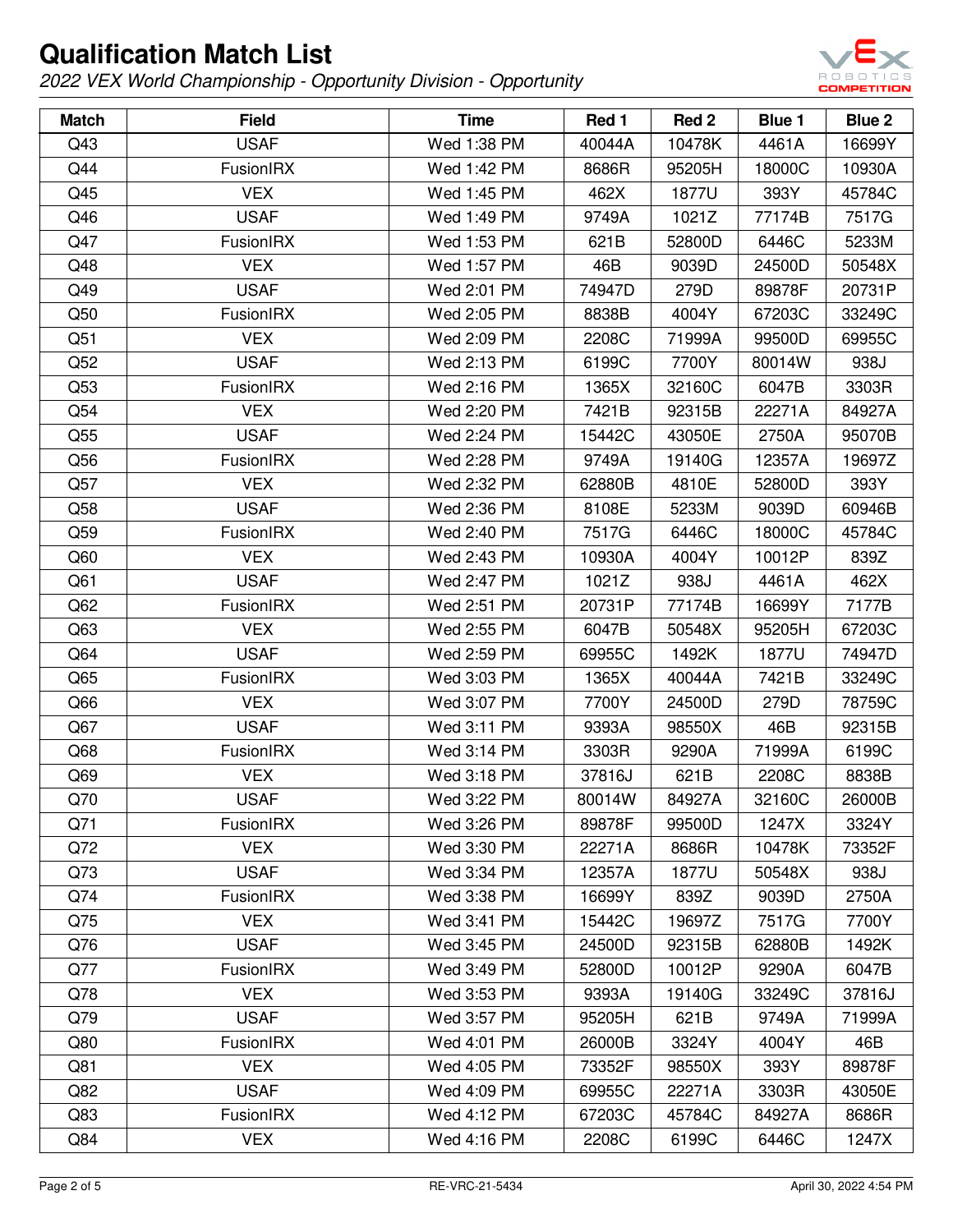

| <b>Match</b> | <b>Field</b>     | <b>Time</b> | Red 1  | Red 2  | Blue 1 | <b>Blue 2</b> |
|--------------|------------------|-------------|--------|--------|--------|---------------|
| Q85          | <b>USAF</b>      | Wed 4:20 PM | 77174B | 95070B | 8108E  | 74947D        |
| Q86          | <b>FusionIRX</b> | Wed 4:24 PM | 10930A | 7177B  | 5233M  | 40044A        |
| Q87          | <b>VEX</b>       | Wed 4:28 PM | 462X   | 10478K | 20731P | 4810E         |
| Q88          | <b>USAF</b>      | Wed 4:32 PM | 60946B | 1021Z  | 32160C | 7421B         |
| Q89          | FusionIRX        | Wed 4:36 PM | 18000C | 1365X  | 279D   | 8838B         |
| Q90          | <b>VEX</b>       | Wed 4:39 PM | 78759C | 99500D | 4461A  | 80014W        |
| Q91          | <b>USAF</b>      | Wed 4:43 PM | 9290A  | 16699Y | 393Y   | 92315B        |
| Q92          | FusionIRX        | Wed 4:47 PM | 84927A | 621B   | 10012P | 1877U         |
| Q93          | <b>VEX</b>       | Wed 4:51 PM | 2750A  | 46B    | 67203C | 1492K         |
| Q94          | <b>USAF</b>      | Wed 4:55 PM | 6446C  | 50548X | 74947D | 98550X        |
| Q95          | FusionIRX        | Wed 4:59 PM | 33249C | 19697Z | 938J   | 95070B        |
| Q96          | <b>VEX</b>       | Wed 5:03 PM | 7700Y  | 8108E  | 52800D | 3303R         |
| Q97          | <b>USAF</b>      | Wed 5:07 PM | 4810E  | 19140G | 8686R  | 2208C         |
| Q98          | FusionIRX        | Wed 5:10 PM | 3324Y  | 279D   | 462X   | 60946B        |
| Q99          | <b>VEX</b>       | Wed 5:14 PM | 99500D | 26000B | 24500D | 7177B         |
| Q100         | <b>USAF</b>      | Wed 5:18 PM | 20731P | 5233M  | 1365X  | 69955C        |
| Q101         | FusionIRX        | Wed 5:22 PM | 4461A  | 1247X  | 73352F | 43050E        |
| Q102         | <b>VEX</b>       | Wed 5:26 PM | 62880B | 32160C | 839Z   | 18000C        |
| Q103         | <b>USAF</b>      | Wed 5:30 PM | 40044A | 95205H | 15442C | 6199C         |
| Q104         | FusionIRX        | Wed 5:34 PM | 9749A  | 6047B  | 10930A | 22271A        |
| Q105         | <b>VEX</b>       | Wed 5:37 PM | 89878F | 10478K | 37816J | 1021Z         |
| Q106         | <b>USAF</b>      | Wed 5:41 PM | 45784C | 71999A | 9393A  | 8838B         |
| Q107         | FusionIRX        | Wed 5:45 PM | 9039D  | 7517G  | 12357A | 78759C        |
| Q108         | <b>VEX</b>       | Wed 5:49 PM | 80014W | 7421B  | 4004Y  | 77174B        |
| Q109         | <b>USAF</b>      | Wed 5:53 PM | 95070B | 1877U  | 7700Y  | 5233M         |
| Q110         | <b>FusionIRX</b> | Wed 5:57 PM | 10012P | 8686R  | 98550X | 26000B        |
| Q111         | <b>VEX</b>       | Wed 6:01 PM | 18000C | 9290A  | 4461A  | 33249C        |
| Q112         | <b>USAF</b>      | Wed 6:05 PM | 6199C  | 1492K  | 621B   | 16699Y        |
| Q113         | FusionIRX        | Wed 6:08 PM | 22271A | 839Z   | 50548X | 20731P        |
| Q114         | <b>VEX</b>       | Wed 6:12 PM | 393Y   | 279D   | 37816J | 6047B         |
| Q115         | <b>USAF</b>      | Wed 6:16 PM | 74947D | 73352F | 9749A  | 99500D        |
| Q116         | FusionIRX        | Wed 6:20 PM | 89878F | 92315B | 19140G | 1365X         |
| Q117         | <b>VEX</b>       | Wed 6:24 PM | 77174B | 15442C | 46B    | 84927A        |
| Q118         | <b>USAF</b>      | Wed 6:28 PM | 7421B  | 2750A  | 8108E  | 45784C        |
| Q119         | FusionIRX        | Wed 6:32 PM | 3303R  | 12357A | 10930A | 2208C         |
| Q120         | <b>VEX</b>       | Wed 6:35 PM | 67203C | 9039D  | 3324Y  | 62880B        |
| Q121         | <b>USAF</b>      | Wed 6:39 PM | 8838B  | 69955C | 95205H | 462X          |
| Q122         | FusionIRX        | Wed 6:43 PM | 6446C  | 71999A | 19697Z | 80014W        |
| Q123         | <b>VEX</b>       | Wed 6:47 PM | 7517G  | 4004Y  | 4810E  | 24500D        |
| Q124         | <b>USAF</b>      | Wed 6:51 PM | 9393A  | 43050E | 40044A | 1021Z         |
| Q125         | <b>FusionIRX</b> | Wed 6:55 PM | 1247X  | 7177B  | 32160C | 10478K        |
| Q126         | <b>VEX</b>       | Wed 6:59 PM | 60946B | 52800D | 78759C | 938J          |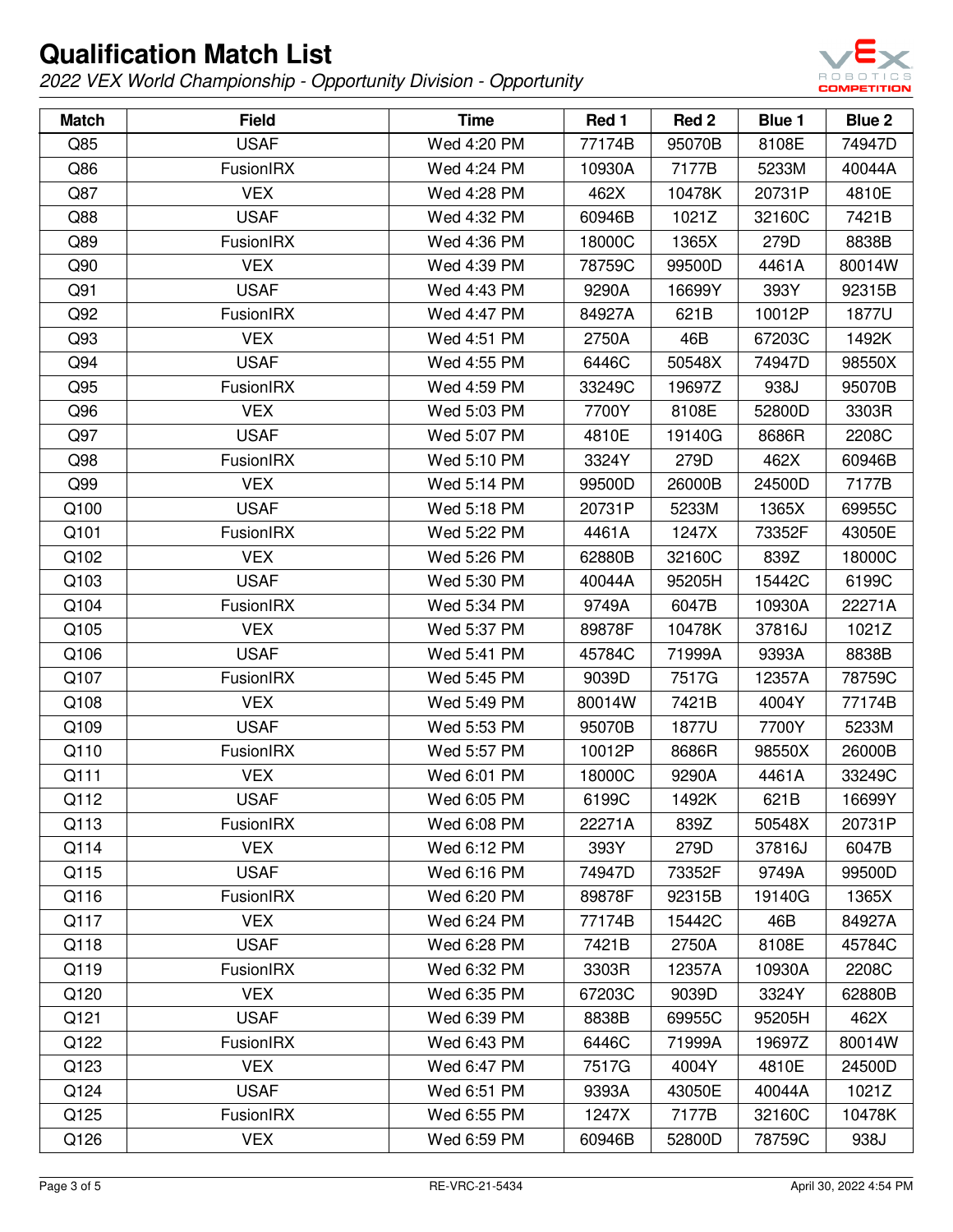

| <b>Match</b> | <b>Field</b>     | <b>Time</b>  | Red 1  | Red 2  | Blue 1 | <b>Blue 2</b> |
|--------------|------------------|--------------|--------|--------|--------|---------------|
| Q127         | <b>USAF</b>      | Thu 8:15 AM  | 20731P | 33249C | 393Y   | 99500D        |
| Q128         | FusionIRX        | Thu 8:18 AM  | 98550X | 1365X  | 15442C | 45784C        |
| Q129         | <b>VEX</b>       | Thu 8:22 AM  | 46B    | 7700Y  | 73352F | 6047B         |
| Q130         | <b>USAF</b>      | Thu 8:26 AM  | 3303R  | 1492K  | 19140G | 95205H        |
| Q131         | <b>FusionIRX</b> | Thu 8:30 AM  | 74947D | 80014W | 2208C  | 462X          |
| Q132         | <b>VEX</b>       | Thu 8:34 AM  | 4810E  | 71999A | 95070B | 10012P        |
| Q133         | <b>USAF</b>      | Thu 8:38 AM  | 18000C | 16699Y | 5233M  | 7421B         |
| Q134         | FusionIRX        | Thu 8:42 AM  | 3324Y  | 24500D | 77174B | 10478K        |
| Q135         | <b>VEX</b>       | Thu 8:46 AM  | 37816J | 9749A  | 92315B | 2750A         |
| Q136         | <b>USAF</b>      | Thu 8:50 AM  | 62880B | 10930A | 1247X  | 8108E         |
| Q137         | <b>FusionIRX</b> | Thu 8:54 AM  | 78759C | 50548X | 1021Z  | 84927A        |
| Q138         | <b>VEX</b>       | Thu 8:58 AM  | 1877U  | 4004Y  | 9290A  | 9039D         |
| Q139         | <b>USAF</b>      | Thu 9:02 AM  | 60946B | 67203C | 6446C  | 40044A        |
| Q140         | <b>FusionIRX</b> | Thu 9:06 AM  | 938J   | 89878F | 9393A  | 621B          |
| Q141         | <b>VEX</b>       | Thu 9:10 AM  | 8838B  | 52800D | 43050E | 6199C         |
| Q142         | <b>USAF</b>      | Thu 9:14 AM  | 32160C | 69955C | 279D   | 19697Z        |
| Q143         | FusionIRX        | Thu 9:18 AM  | 26000B | 4461A  | 22271A | 12357A        |
| Q144         | <b>VEX</b>       | Thu 9:22 AM  | 7177B  | 7517G  | 839Z   | 8686R         |
| Q145         | <b>USAF</b>      | Thu 9:26 AM  | 393Y   | 1365X  | 9749A  | 95070B        |
| Q146         | <b>FusionIRX</b> | Thu 9:30 AM  | 45784C | 1021Z  | 4810E  | 16699Y        |
| Q147         | <b>VEX</b>       | Thu 9:34 AM  | 2750A  | 462X   | 62880B | 33249C        |
| Q148         | <b>USAF</b>      | Thu 9:37 AM  | 5233M  | 73352F | 77174B | 67203C        |
| Q149         | <b>FusionIRX</b> | Thu 9:41 AM  | 24500D | 95205H | 1877U  | 60946B        |
| Q150         | <b>VEX</b>       | Thu 9:45 AM  | 10930A | 3324Y  | 71999A | 7700Y         |
| Q151         | <b>USAF</b>      | Thu 9:49 AM  | 50548X | 10478K | 52800D | 18000C        |
| Q152         | <b>FusionIRX</b> | Thu 9:53 AM  | 9393A  | 10012P | 12357A | 99500D        |
| Q153         | <b>VEX</b>       | Thu 9:57 AM  | 84927A | 74947D | 4004Y  | 4461A         |
| Q154         | <b>USAF</b>      | Thu 10:01 AM | 9039D  | 80014W | 22271A | 1492K         |
| Q155         | FusionIRX        | Thu 10:05 AM | 938J   | 8838B  | 7421B  | 8686R         |
| Q156         | <b>VEX</b>       | Thu 10:09 AM | 2208C  | 40044A | 6047B  | 8108E         |
| Q157         | <b>USAF</b>      | Thu 10:13 AM | 98550X | 43050E | 20731P | 32160C        |
| Q158         | FusionIRX        | Thu 10:17 AM | 92315B | 26000B | 279D   | 6199C         |
| Q159         | <b>VEX</b>       | Thu 10:21 AM | 15442C | 19140G | 69955C | 621B          |
| Q160         | <b>USAF</b>      | Thu 10:25 AM | 46B    | 1247X  | 7517G  | 9290A         |
| Q161         | <b>FusionIRX</b> | Thu 10:29 AM | 78759C | 19697Z | 7177B  | 37816J        |
| Q162         | <b>VEX</b>       | Thu 10:33 AM | 3303R  | 6446C  | 839Z   | 89878F        |
| Q163         | <b>USAF</b>      | Thu 10:37 AM | 60946B | 1365X  | 10478K | 10930A        |
| Q164         | FusionIRX        | Thu 10:41 AM | 393Y   | 7421B  | 71999A | 24500D        |
| Q165         | <b>VEX</b>       | Thu 10:45 AM | 2208C  | 18000C | 3324Y  | 10012P        |
| Q166         | <b>USAF</b>      | Thu 10:49 AM | 8108E  | 4461A  | 9393A  | 95205H        |
| Q167         | <b>FusionIRX</b> | Thu 10:53 AM | 45784C | 43050E | 26000B | 938J          |
| Q168         | <b>VEX</b>       | Thu 10:56 AM | 40044A | 279D   | 4004Y  | 1492K         |